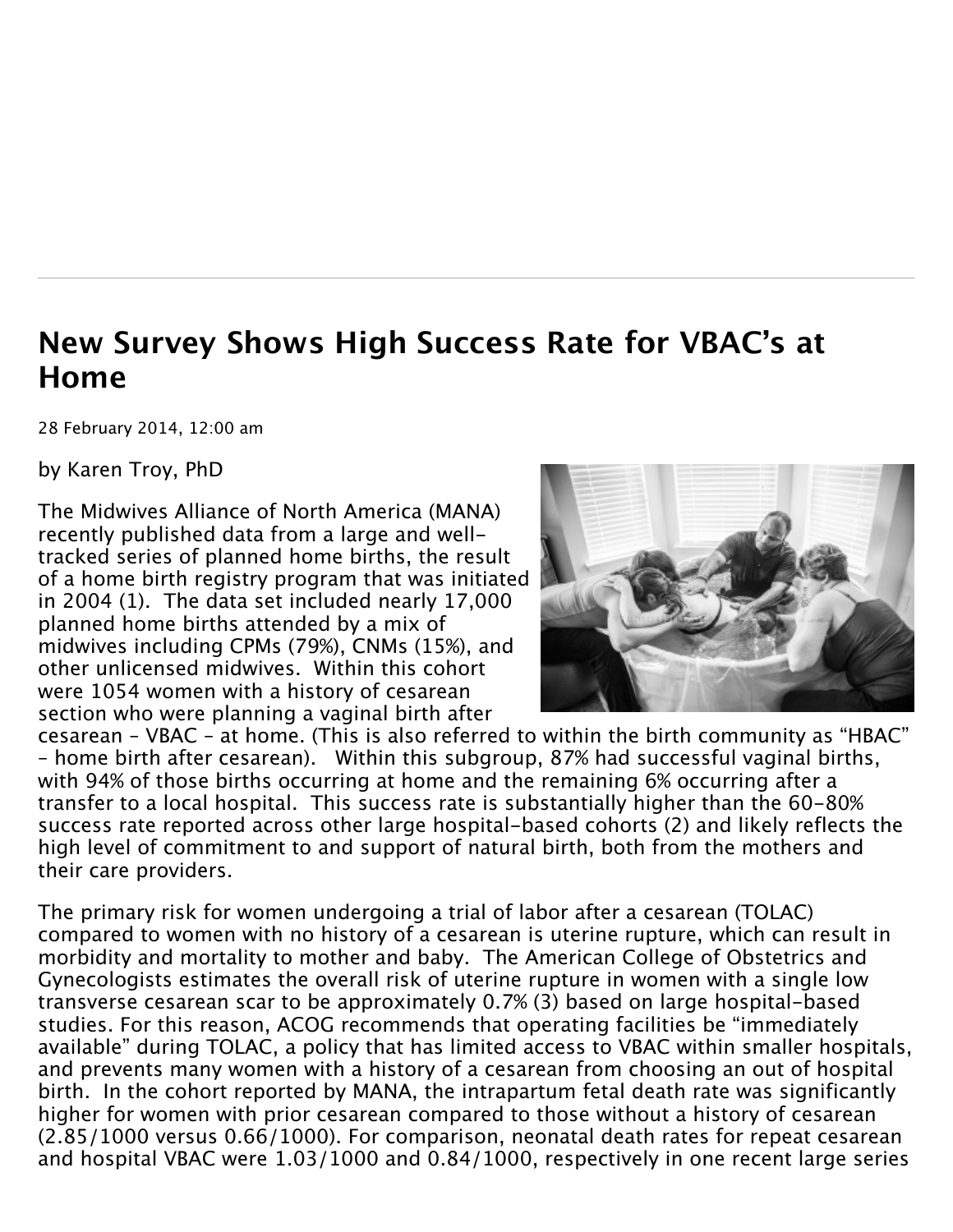of low-risk births (4), and others have reported mortality rates of 1.77/1000 for primary cesarean births (5).

We at the International Cesarean Awareness Network (ICAN) find these statistics encouraging and applaud the Midwives Alliance of North America for collecting and presenting this data. The data show that low-risk women who plan a VBAC at home have a high rate of success and a low rate of complications. We believe all women have a right to choose their location of birth, and out of hospital birth can be safe for many women with a prior cesarean. The data presented here give mothers important information that can help them understand the risks of HBAC so that they can make informed decisions in partnership with their care providers. ICAN strongly encourages all women with a prior cesarean to educate themselves about birth options. We believe that a more wellintegrated and established continuity of care system that facilitated home to hospital transfers would improve home birth, and especially HBAC, safety.

The full study can be found here:

http://media.wix.com/ugd/7a9bd8\_dccd61656b3346ca9647db9252cf389a.pdf

(1) Cheyney M, Bovbjerg M, Everson C, Gordon W, Hannibal D, Vedam S. (2014) Outcomes of care for 16,924 planned home births in the United States: The Midwives Alliance of North America Statistics Project, 2004-2009. J Midwifery and Women's Health 00:1-11 doi:10.1111/jmwh.12172

(2) National Institutes of Health Concensus Development conference statement: vaginal birth after cesarean: new insights March 8-10, 2010

(3) ACOG Practice Bulletin No 115, August 2010 "Vaginal Birth after Previous Cesarean" Obstetrics and Gynecology Vol 116 No. 2 Part 1

(4) Menacker F, MacDorman MF, Declercq E. (2010) Neonatal mortality risk for repeat cesarean compared to vaginal birth after cesarean (VBAC) deliveries in the United States, 1998-2002 birth cohorts. Matern Child Health J 14:147-154

(5) MacDorman, M. F., Declercq, E., Menacker, F., & Malloy, M. H. (2006). Infant and neonatal mortality for primary cesarean and vaginal births to women with ''no indicated risk'', United States, 1998–2001 birth cohorts. Birth, 333, 175–182.

Filed under [Uncategorized](http://blog.ican-online.org/category/uncategorized/) | [Permalink](http://blog.ican-online.org/2014/02/28/new-survey-shows-high-success-rate-for-vbacs-at-home/)

## **4 Comments**

1. Kait says: [February 28, 2014 at 12:37 PM](http://blog.ican-online.org/2014/02/28/new-survey-shows-high-success-rate-for-vbacs-at-home/comment-page-1/#comment-27696)



Actually the statistics for this study would be 1/350 chance or 0.002857. Also, this is a finite study and while it can give a good picture of homebirth, it's still susceptible to the Law of Large Numbers which says the observed percentage of outcomes in a finite number of trials will approach theoretical probability as the sample gets very large. This is also on a logarithmic scale. For complete accuracy we would need 1 million to 1 billion sample size.